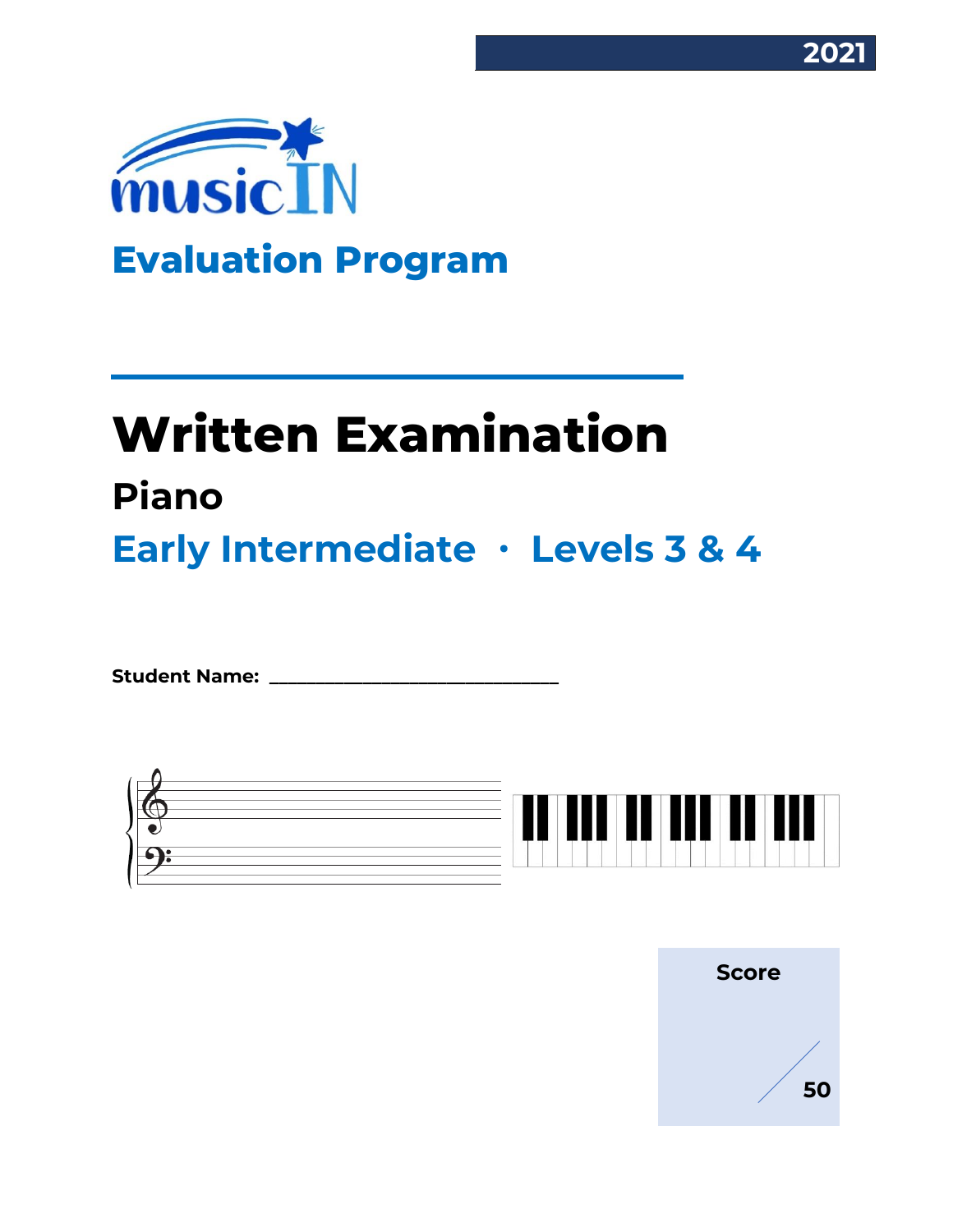## **Analysis of Musical Excerpt #1** (15 points)

**Arabesque (Op. 100, No. 2)**

Friedrich Burgmüller







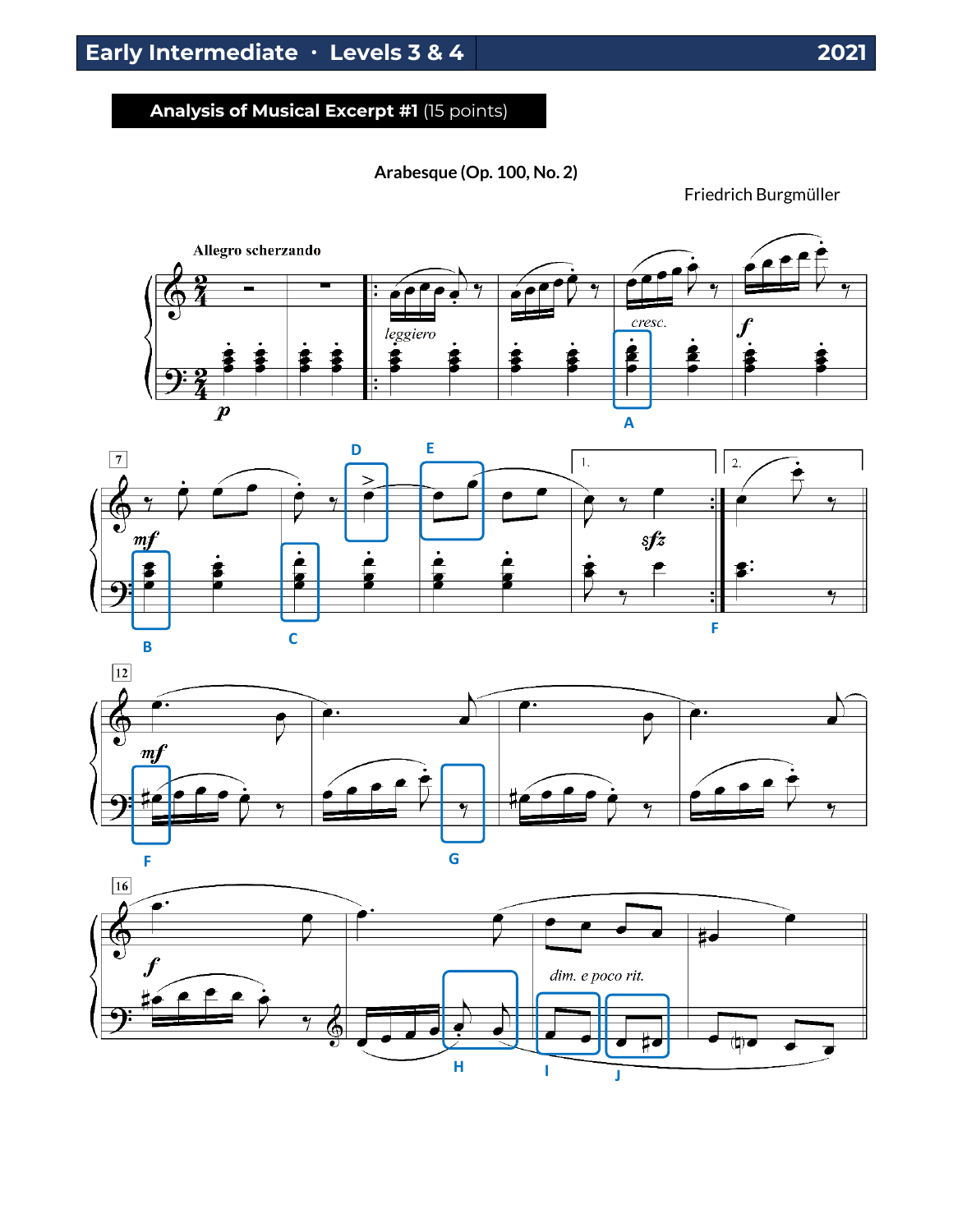Answer the questions below with the most appropriate response.

|  | 1. How many beats are there per measure?                               |                                    |                         |
|--|------------------------------------------------------------------------|------------------------------------|-------------------------|
|  | two                                                                    | three                              | four                    |
|  | 2. What <b>position</b> is the chord in box $\bf{A}$ in?               |                                    |                         |
|  | root position                                                          | first inversion                    | second inversion        |
|  | 3. In measure 5, what would be the appropriate Roman numeral analysis? |                                    |                         |
|  | IV <sup>6</sup>                                                        | iv                                 | $iv_4^6$                |
|  | 4. In measure 5, what would be the appropriate lead sheet symbol?      |                                    |                         |
|  | D/A                                                                    | Dm/A                               | Dm <sup>6</sup>         |
|  | 5. What is the quality of the chord in box $B$ ?                       |                                    |                         |
|  | major triad                                                            | minor triad                        | dominant 7th            |
|  | 6. What is the quality of the chord in box $C$ ?                       |                                    |                         |
|  | major triad                                                            | minor triad                        | dominant 7th            |
|  | 7. What is the articulation of the note in box $D$ ?                   |                                    |                         |
|  | staccato                                                               | accent                             | fermata                 |
|  | 8. What is the scale degree of the note in box D?                      |                                    |                         |
|  | subdominant                                                            | submediant                         | dominant                |
|  | 9. What is the interval between the two notes in box $E$ ?             |                                    |                         |
|  | major 4 <sup>th</sup>                                                  | minor 4 <sup>th</sup>              | perfect 4 <sup>th</sup> |
|  | 10. Measure 8 contains both a slur and a tie. True or false?           |                                    |                         |
|  | true                                                                   | false                              |                         |
|  | 11. What is the scale degree of the note in box F?                     |                                    |                         |
|  | leading tone subdominant                                               |                                    | subtonic                |
|  | 12. What type of rest is located in box G?                             |                                    |                         |
|  | quarter rest                                                           | eighth rest                        | sixteenth rest          |
|  | 13. Which of the following contain a diatonic half step?               |                                    |                         |
|  | <b>Box H</b>                                                           | <b>Box</b> I                       | <b>Box J</b>            |
|  | 14. Which of the following contain a chromatic half step?              |                                    |                         |
|  | <b>Box H</b>                                                           | <b>Box</b>                         | <b>Box J</b>            |
|  | 15. In measure 18, what does the <i>poco rit.</i> mean?                |                                    |                         |
|  |                                                                        | slow down a little slow down a lot | speed up a lot          |

After you receive your results back, ask your teacher to help you find a *courtesy accidental* is!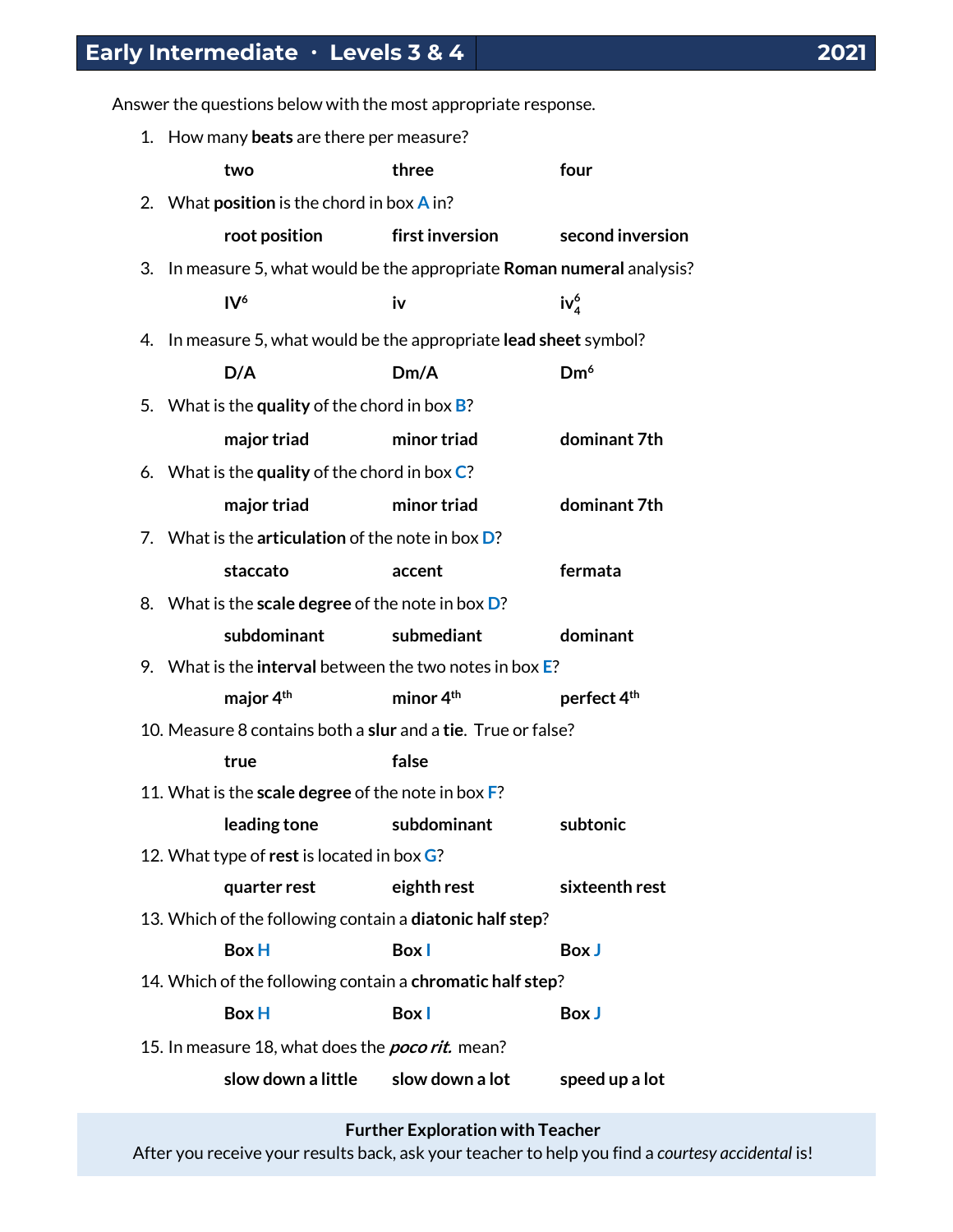## **Analysis of Musical Excerpt #2** (15 points)

**Roses**

Wendi Kirby







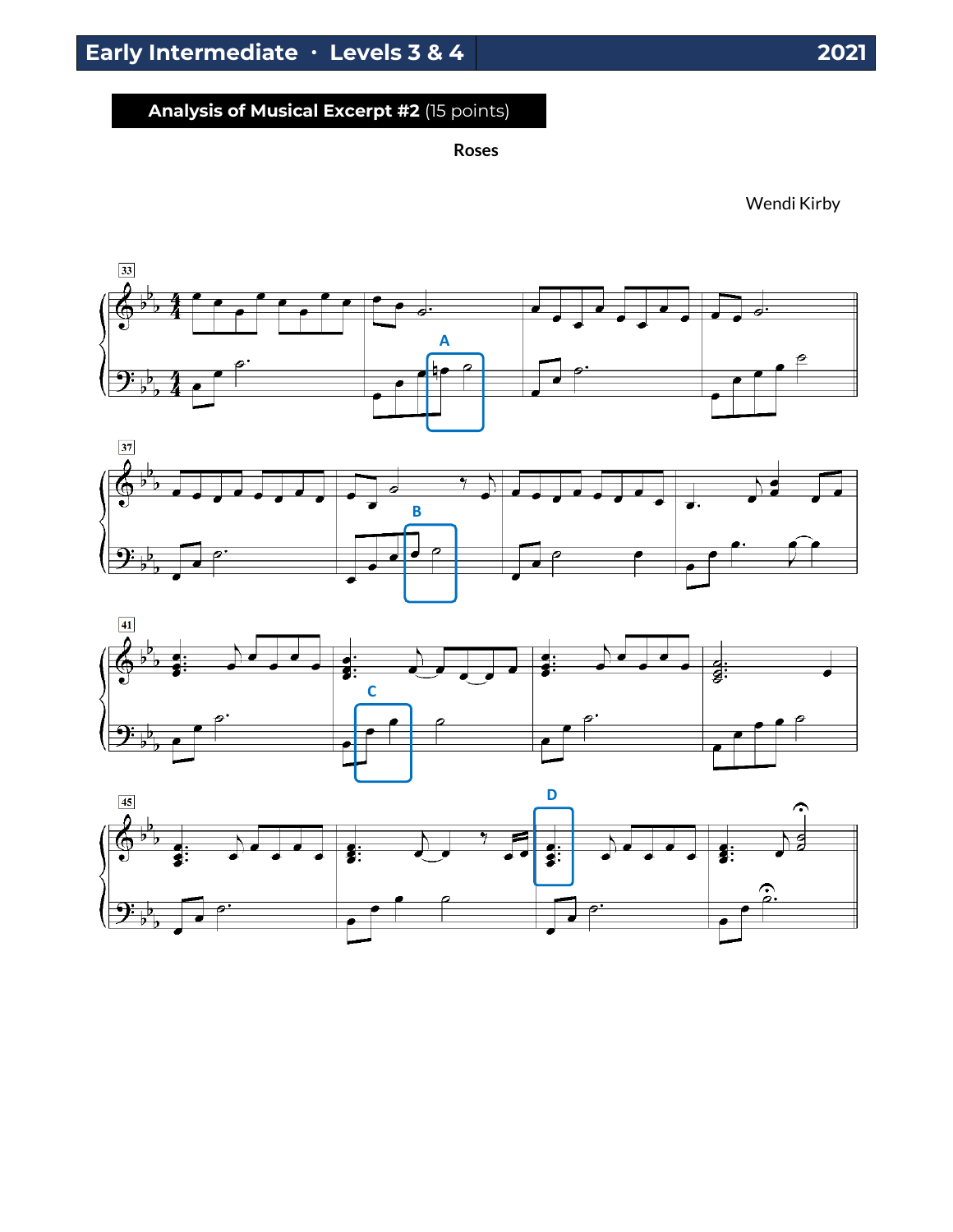Answer the questions below with the most appropriate response.

|                                                                                                  |                                                   | 16. Using the key signature of this excerpt, if it were in a Major key, what key would it be in? |  |  |  |
|--------------------------------------------------------------------------------------------------|---------------------------------------------------|--------------------------------------------------------------------------------------------------|--|--|--|
| A-flat Major                                                                                     | <b>E-flat Major</b>                               | <b>B-flat Major</b>                                                                              |  |  |  |
| 17. Using the key signature of this excerpt, if it were in a minor key, what key would it be in? |                                                   |                                                                                                  |  |  |  |
| <b>G</b> minor                                                                                   | C minor                                           | <b>E-flat minor</b>                                                                              |  |  |  |
|                                                                                                  |                                                   | 18. If a Major and minor key share the same key signature, what describes their relationship?    |  |  |  |
| parallel keys                                                                                    | relative keys                                     | enharmonic keys                                                                                  |  |  |  |
| 19. If the excerpt is to be performed <i>con pedale</i> , what does that mean?                   |                                                   |                                                                                                  |  |  |  |
| with pedal                                                                                       | without pedal                                     | in a smooth style                                                                                |  |  |  |
|                                                                                                  |                                                   | 20. If the excerpt is to be performed at a moderately fast tempo, which term could be used?      |  |  |  |
| allegretto                                                                                       | grave                                             | largo                                                                                            |  |  |  |
| 21. If the excerpt is to be performed with more motion, which term could be used?                |                                                   |                                                                                                  |  |  |  |
| meno mosso                                                                                       | piu mosso                                         | poco mosso                                                                                       |  |  |  |
| 22. If the excerpt is to be performed with very expressively, which term could be used?          |                                                   |                                                                                                  |  |  |  |
| poco espressivo                                                                                  | largo e dolce                                     | molto espressivo                                                                                 |  |  |  |
| 23. Which term could also be used to describe the time signature?                                |                                                   |                                                                                                  |  |  |  |
| cut time                                                                                         | common time                                       | compound meter                                                                                   |  |  |  |
| 24. What type of interval separates the two notes in Box A?                                      |                                                   |                                                                                                  |  |  |  |
| diatonic half step                                                                               | chromatic half step whole step                    |                                                                                                  |  |  |  |
| 25. In measure 36, which would the appropriate lead sheet symbol?                                |                                                   |                                                                                                  |  |  |  |
| Gm6                                                                                              | Eb6                                               | Eb/G                                                                                             |  |  |  |
| 26. In measure 38, which would the appropriate lead sheet symbol?                                |                                                   |                                                                                                  |  |  |  |
| Eb                                                                                               | Gm6                                               | Cm/Eb                                                                                            |  |  |  |
| 27. What type of interval separates the two notes in Box B?                                      |                                                   |                                                                                                  |  |  |  |
|                                                                                                  | diatonic half step chromatic half step whole step |                                                                                                  |  |  |  |
| 28. What type of interval separates the two notes in Box C?                                      |                                                   |                                                                                                  |  |  |  |
| Major 4 <sup>th</sup>                                                                            | Perfect 4th                                       | minor 4th                                                                                        |  |  |  |
| 29. What position is the chord in Box D?                                                         |                                                   |                                                                                                  |  |  |  |
| root position                                                                                    | first inversion                                   | second inversion                                                                                 |  |  |  |
| 30. Which measure contains sixteenth notes?                                                      |                                                   |                                                                                                  |  |  |  |
| measure 41                                                                                       | measure 42                                        | measure 46                                                                                       |  |  |  |

**Further Exploration with Teacher** This piece is written by our CAPMT Immediate Past President, Wendi Kirby! Do you know what other programs CAPMT offers?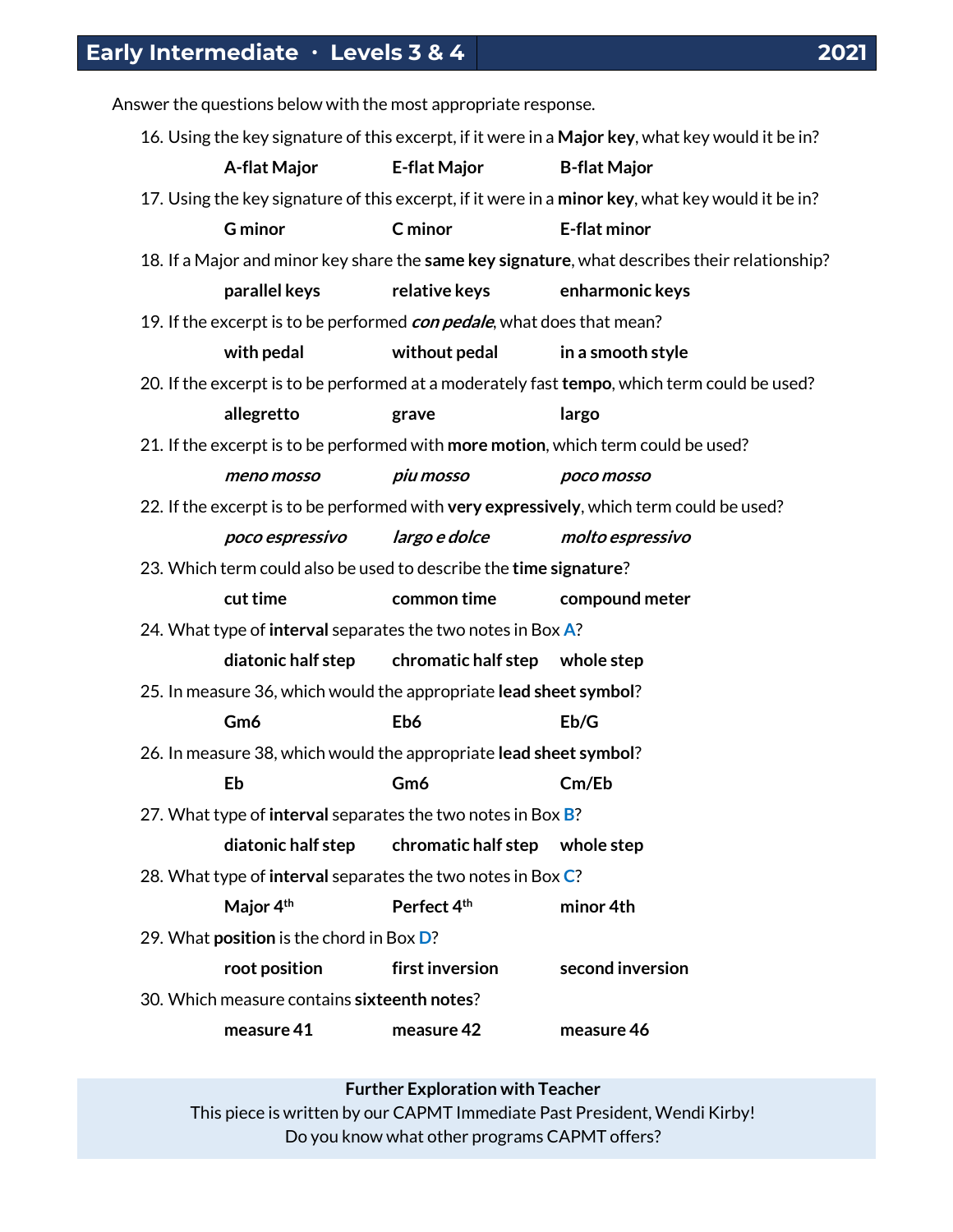## **Music History & Around the World** (10 points)

#### **Western Classical Music History: Periods**

Please answer the following question below.

31. What is the correct order for the four periods of music in Western Classical Music History?

**Baroque, Classical, Romantic, Modern**

**Classical, Romantic, Baroque, Modern**

**Classical, Baroque, Romantic, Modern**

#### **Instrument Families: Western Classical**

Match the instruments with their respective **instrument families**:

| 32. | tuba    | (A) Woodwinds                 |
|-----|---------|-------------------------------|
| 33. | oboe    | (B) Brass                     |
| 34. | viola   | (C) Strings<br>(D) Percussion |
| 35. | alto    |                               |
| 36. | timpani | E)<br>Voice                   |

#### **Around the World**

Match the musical genres with their respective **countries**.

- 37. \_\_\_\_\_\_\_\_\_\_ gamelan 38. \_\_\_\_\_\_\_\_\_\_ mariachi
- 39. \_\_\_\_\_\_\_\_\_\_ tango
- 40. \_\_\_\_\_\_\_\_\_\_ raag / raga

| (A) Argentina     |
|-------------------|
| (B) India         |
| (C) Indonesia     |
| (D) Mexico        |
| (E) United States |